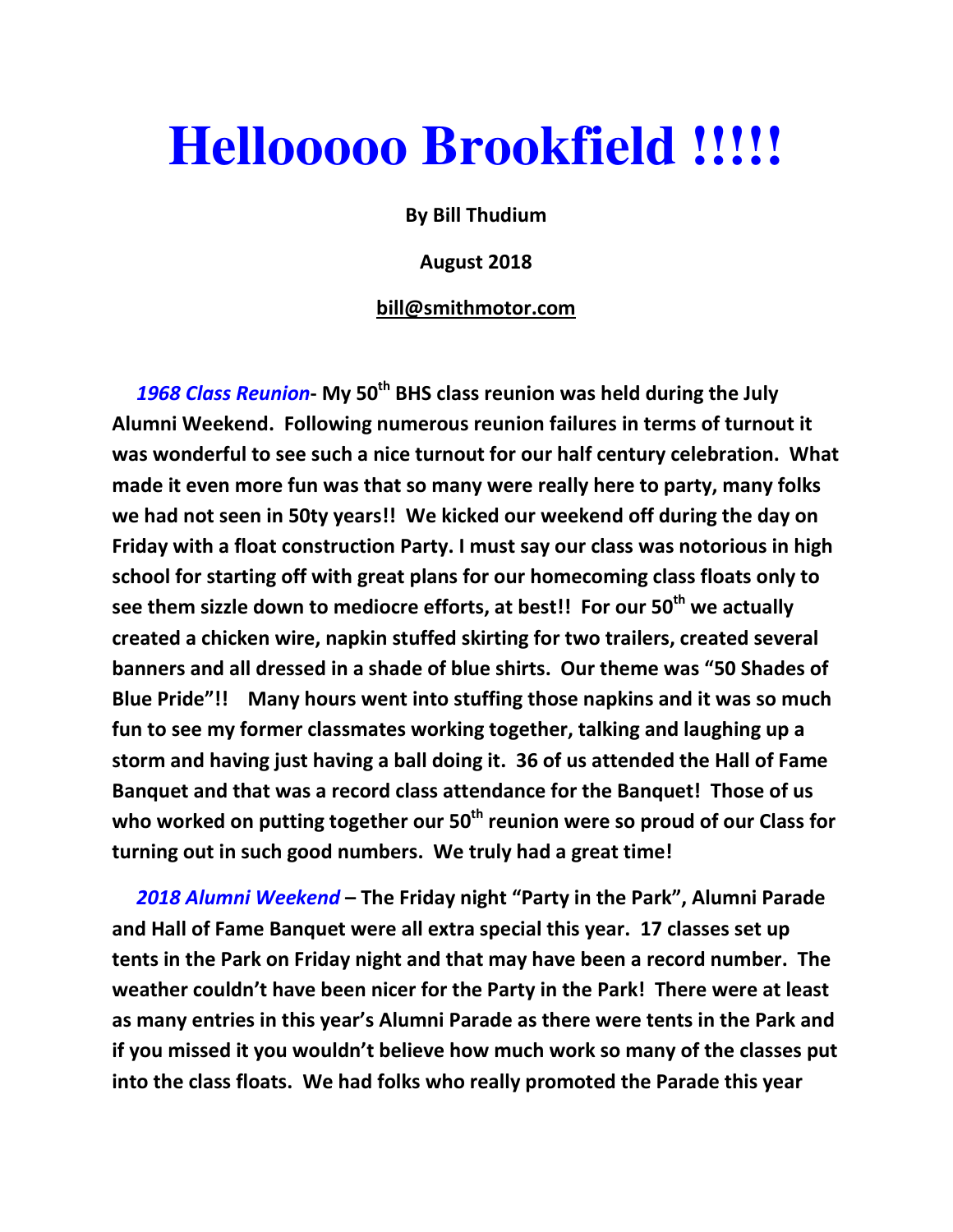and their work led to some extraordinary efforts by several classes. The parade was lengthy and great fun!

Our class in particular was so proud of our float and then astounded at many other classes who had gone far and beyond our efforts! Some even created performances with music and dance for when they passed the Judge's stand. Hope many of you have seen the hundreds of pictures of the floats on Facebook and other social media. Truly a good time! It is hard to name names when it comes to thanking folks for creating a great time like this because it takes a lot of people to make it happen, however I would like to particularly name and thank Doug Gray and Marcia Cunningham for promoting and pulling off our very best (by far!) Alumni Parade. I think everyone is looking forward to what is coming down the pike next year!

Bulldog Football – BHS football got underway on Aug. 24 against the Palmyra Panthers in Palmyra. Palmyra was named the favorite to win the Clarence Cannon Conference this year but the Bulldog had something else in mind. After a dreadful 2-7 season last year not many pundits were giving Brookfield any chance of beating Palmyra in our season opener. With a just a break or two we would have won the game. As it turned out the two teams played to a 0-0 standstill until Palmyra broke a 25 yard run off for a TD & extra point with 58 seconds left in the game. We were heartbroken after controlling most of the game up until then but the Dogs still had a shot and took full advantage of it as they hit on a lengthy pass inside Palmyra's 15 yard line and then hit a receiver in the end zone for a TD with 7 seconds left in the game. After taking a time out to decide whether to kick or go for two it was decided to go for a game tying kick. Sadly our kick was wide of the goal post. It was a heart breaker but our efforts against a very worthy opponent has given players and fans plenty of confidence that this can be a very good season for the Bulldogs. Monroe City comes to town this Friday night and that will be another tough out. Monroe was the Clarence Cannon Conference and Class 1 State Champion last year. They will be tough to handle but I think we will be tough to handle too! The Bell Game is slated for September  $7<sup>th</sup>$  in Marceline. I like our chances of regaining the Bell!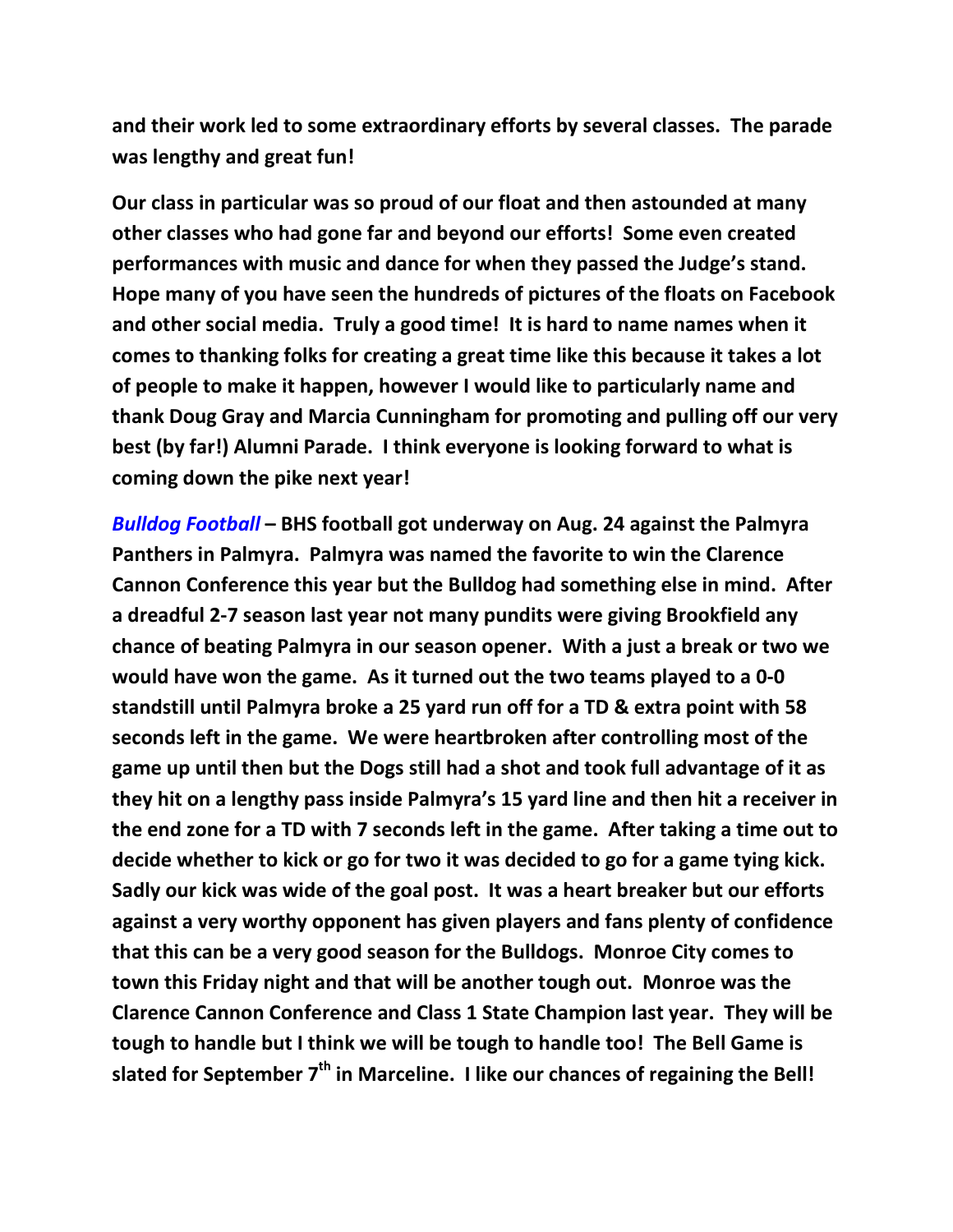Hope many of you will be able to follow the Bulldogs this year in person or on the radio!

Update on New Construction – Progress is coming well along on the new Dollar General Store that is being built on South Main next to McDonalds. The building itself is completed on the outside, exterior doors installed and crews are working quickly to finish the inside. They have also completed concreting a sizable parking lot along the front and north side of the new building. Next door to them north is a new building under construction for Apex Plastics. Workers are putting up the steel structure right now and it won't be long before they begin closing the new building in. We are still waiting to hear from Apex about how this new building will be used and how it may positively affect their employment. Good News all the way around!

 $42^{nd}$  Annual Balloon Derby – the Pershing Balloon Derby is this upcoming weekend. Interestingly ours is the longest running continuous sanctioned balloon event in the United States! This is a tribute to a core group of volunteers, many of whom have been involved from the very beginning, and of course a loyal group of businesses and private individuals who sponsor the balloons each year. Weather is always a big question when it comes to this event and this weekend's forecast looks like a go! Make your plans now to come and enjoy another full weekend of fun in Brookfield!

 $Birthdays - Aug. 26<sup>th</sup>$ , Shawn Kearns, Mary Almond, Ray Bennett, Chretien Dixon, Katie Eggerman, Britney Beach, Garrett Roe, Aug. 27<sup>th</sup>, Madison Spath, Nina Bingham, Larry Ellison, Tully Reed, Kevin DeVoy, Aug. 28<sup>th</sup>, Lilly Ann Lindsay, JoAnne Horton, Lois Johnson, Austin Potter, Robert Greene, Leslie Helton, Sonja Gillespie, Darlene Gordon, Aug. 29th, Rick Standley, Aug. 30<sup>th</sup>, Chas Gamblin, Jake Ball, Cora Kaye, Ron Snyder, Brittany Standley, Dena Still, Martha Montgomery, Aug. 31<sup>st</sup>, Jack Gillespie, RJ Staddie (our son in

law), Breckin Thudium (our granddaughter), Paula Hamilton, Monty Clunn, Sept. 1, Gayle Wilson Johnson, Nic Matheny, Art Rhodes, Larry McCurry, Sept. 2<sup>nd</sup>, Jena White, Susan Hicks, Troy Dunkin, Sept. 3<sup>rd</sup>, Evan Fay, Pam Harper, Tiffany Samm, Caleb Galloway, Tyler Gordon, Sept. 4<sup>th</sup>, Mary Stuver, Scottie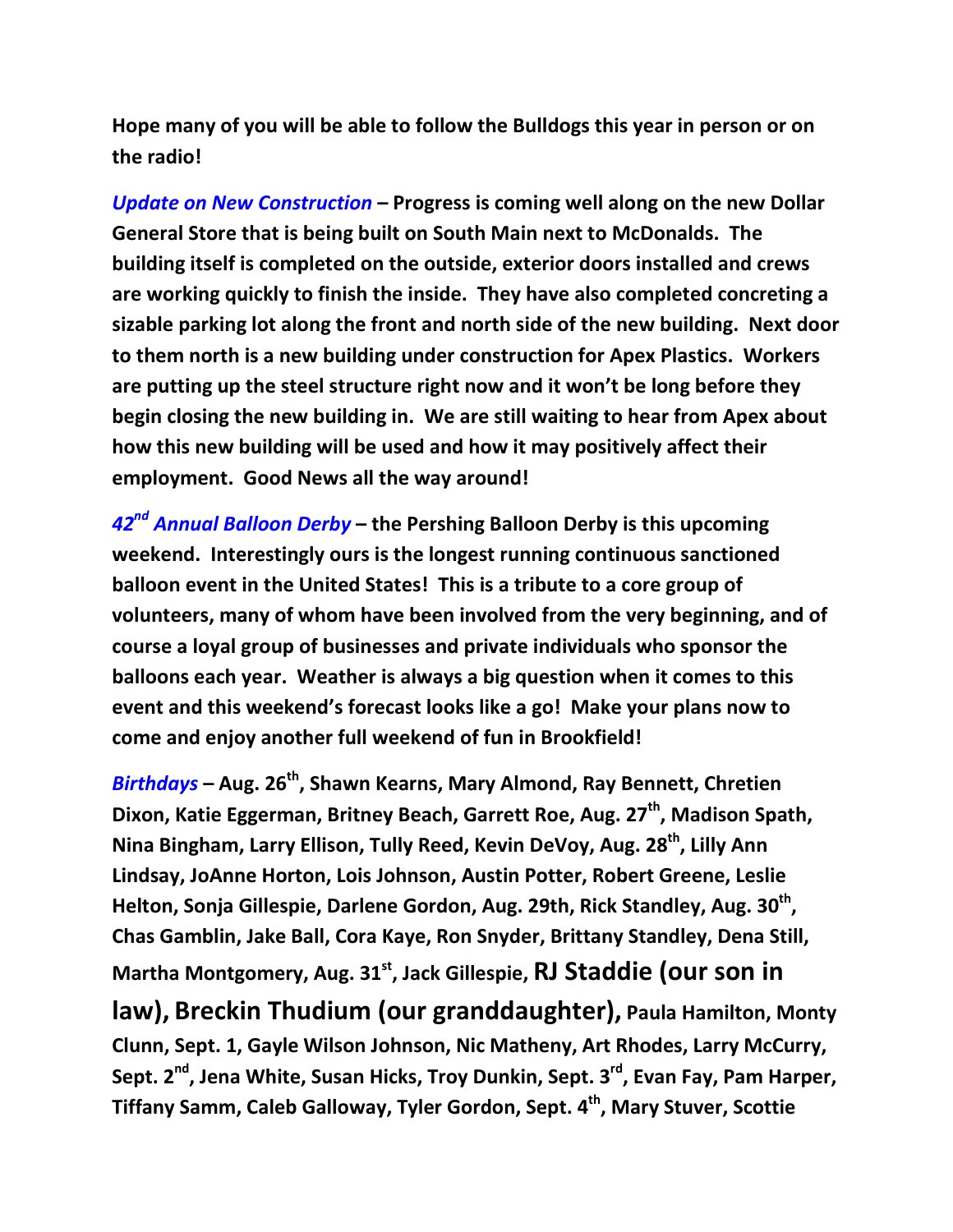Clawson, John Peyton Hamilton, Marlene Watkins, Drew Hane, Gerrit Hane, Zach McMains, Thomas Coons, Ashley McCann, Johnie McGraw, Ryan Palmer, Sept. 5<sup>th</sup>, Beau Harrington, Almira Stevens, Gage Ham, Jane Walgren, Nancie Saccaro, Jeremy McCann, Kevin Golden, Sept. 6<sup>th</sup>, Rhonda McKenzie, Charlee Reese, Abby Trentham, Olivia McCurry, Brendam Ham, Sept.  $7<sup>th</sup>$ , Will Lincoln, Alex Moore, Gina Smith, Rachel Stauffer, Ed Dobzenski, Janine Crist, Amanda Parker, Sept. 8<sup>th</sup>, Dave Hane, Ed Walsworth, Kyle Stahl, Sept. 9<sup>th</sup>, Elijah Beach, Stacey Bragg, Brittany Harrington, Linda Shaw, Natalie Bennett, Jim Stewart, Mike Stufflebean, Sept. 10<sup>th</sup>, Jeanette Packham, Toni Fay, Melinda McCormick, Debbie Smith, Chris Waugh, Matthew Anderson, Jake Edgar, Carson Wilkerson, David Minich, Kelli Alexander, Sept. 11<sup>th</sup>, Kathy Falconer, Grant Rodriguez, Amy Montgomery Stark, Kode Kauzlarich, Evangilina Gonzalez, Sept. 12<sup>th</sup>, Jerod Gillman, Shawn Moore, Bob Roe, Chris Ham, Andrew Reed, Galen Hicks, Justin White, Sept. 13<sup>th</sup>, Alberta Gibson, Pam Spath, Jody Graff, Susie Overton, Joy Munsterman, Blaine Wilkerson, Sept. 14<sup>th</sup>, Luke Carmichal, Katelin Dickson, Jerry Gall, Pam Kimbrough, Dana Melton, Trey Cunningham, Mel Green, Andrew Hoyt, Alyssa Elson, Sept. 15<sup>th</sup>, Ruth Holtel, Sherri Elliott, Jordon Hamilton, Laurie Knowles, Rhonda Palmer, Sept. 16<sup>th</sup>, Chris Clark, Tricia Cleveland, Greg Wilson, Suzanne Rhodes, Matt Cunningham, Samuel Robinson, Sept. 17<sup>th</sup>, Rick Butterfield, Janet Guyer, Jim Lumsden, Sept. 18<sup>th</sup>, Jinny Moore, Adam Walters, Sept. 19<sup>th</sup>, Judi Kirkpatrick, Kailee Cowan, Greg Crafton, Blayke Ellison, Robert Robinson, Greg Buckallew, Sept. 20<sup>th</sup>, Samantha Kirkpatrick, Victoria Kirkpatrick, Jennifer Almond, Amy Botts, Jared Shouse, Gracie Dickson, Shalena Bradley.

Anniversaries – Aug.  $26<sup>th</sup>$ , Jim & Audra Clawson, Russ & Nelda Nickerson, Aug. 27, Kevin & Brenda DeVoy, Aug.  $29^{th}$ , Shawn & Jinny Moore, Aug. 31st, Stanley & Janet Knowles Casady, Sept. 1<sup>st</sup>, Rick & Cheryl Butterfield, Pat & Freda Clark, Sept. 2<sup>nd</sup>, Ronnie & Carolee Hall, Burnie & Jennifer Hicks, Tom & Trudy Smith, Sept. 4<sup>th</sup>, Eugene & Bonnie Seaboldt, Sept. 5<sup>th</sup>, Herb & Julie Sensenich, Sept.  $10^\text{th}$ , Randy & Toni Fay, Sept. 11<sup>th</sup>, John & Shirley Guilford, Gary & Wendy O'Toole, Sept. 13<sup>th</sup>, Danny & Jewell Phillips, Sept. 14<sup>th</sup>, Terry & Michelle Brosmer, Sept. 15<sup>th</sup>, Jack & Marsha Ogden, Caley & Megan Woods, Jim & Nanci Saccaro, Sept.